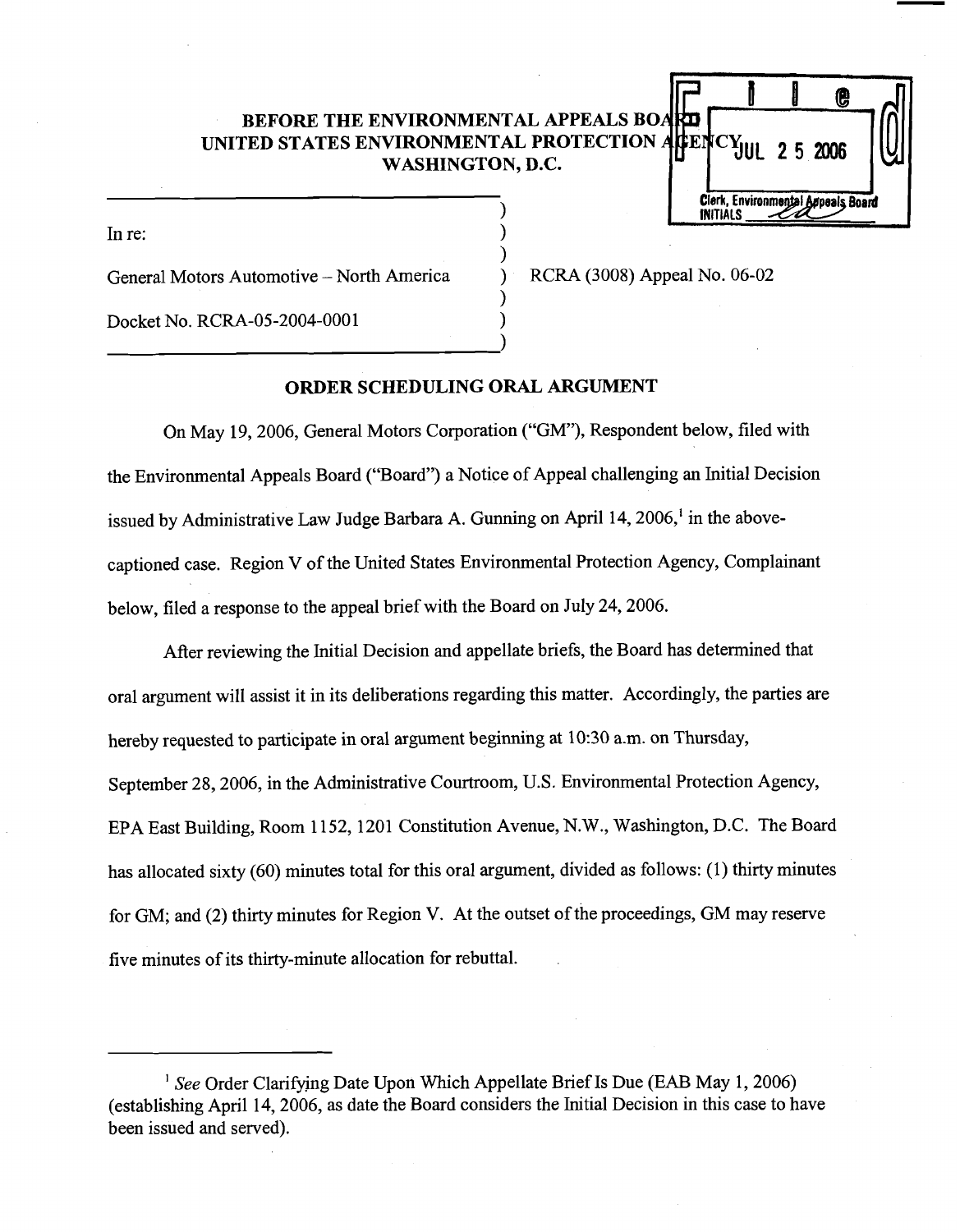The parties shall notify the Clerk of the Board in writing by Wednesday, September 20, 2006, of the names of counsel who will present argument. If counsel for either of the parties wishes to participate in this oral argument via the EPA video-conferencing equipment in the Administrative Courtroom, counsel shall contact the Clerk of the Board, at 202-233-0122, no later than Friday, August 25,2006, to make arrangements for use of such equipment.

So ordered.

Dated:  $\frac{\mathcal{J} \nu \mu}{25}$  2006

**ENVIRONMENTAL APPEALS BOARD** 

By: Kathu Q. Sten

Kathie A. Stein Environmental Appeals Judge